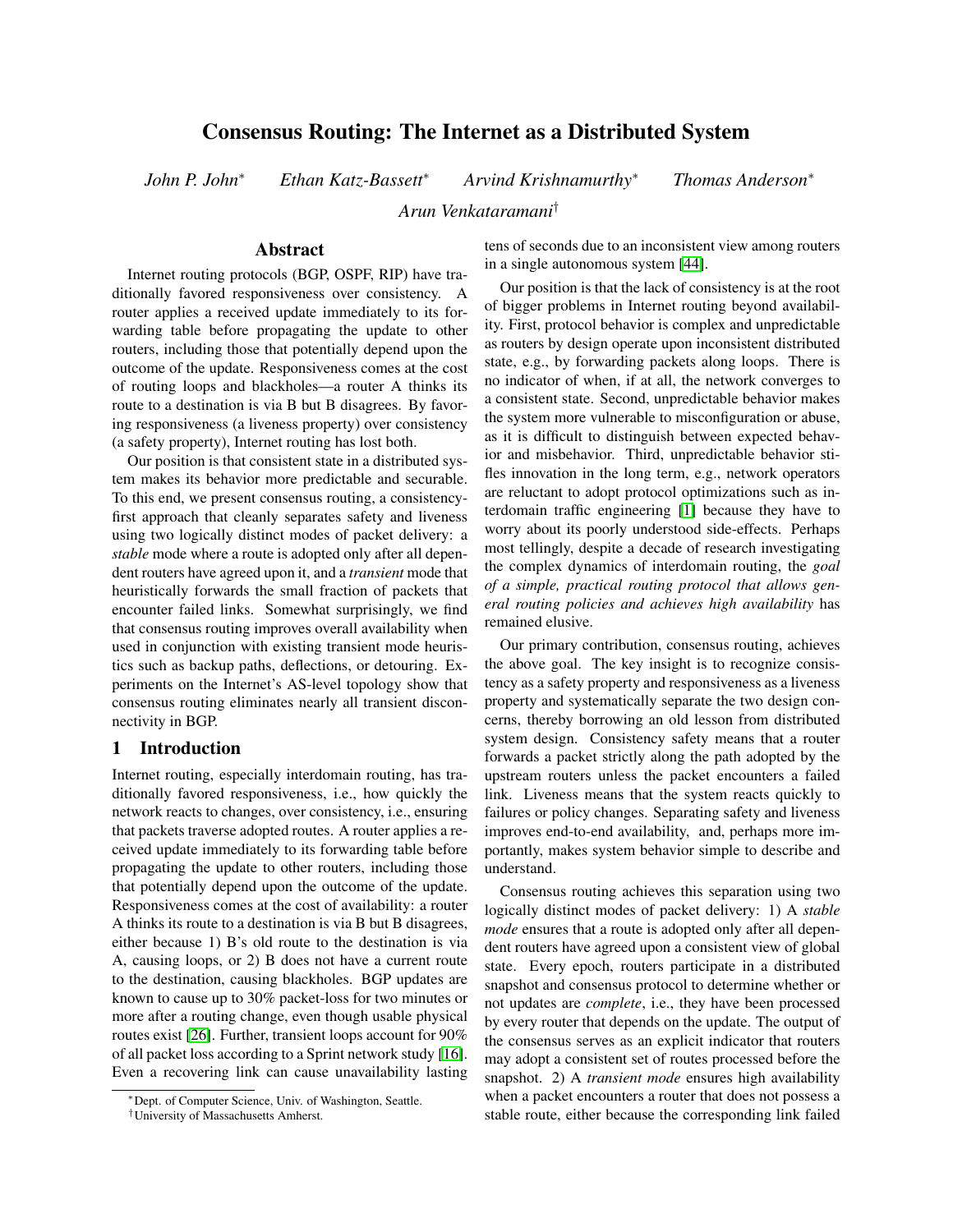or the consensus protocol to compute a stable route has not yet terminated. In this case, the router explicitly marks it as a transient packet, and uses local information about available routes heuristically to forward the packet to the destination. We show that consensus routing can cleanly accommodate a number of existing transient forwarding heuristics such as backup routes [\[24\]](#page-13-4), deflections [\[47\]](#page-13-5), and detours [\[46\]](#page-13-6) to provide near-perfect availability in a policy-compliant manner.

Consensus routing is similar in spirit to recent work on intradomain routing protocols that advocate the separation of route computation from packet forwarding [\[27\]](#page-13-7). However, we address this challenge for interdomain routing where ASes can run *arbitrary and private policy* engines to select routes, thereby precluding the use of logically centralized schemes for route computation. Consensus routing needs no change to BGP, residing as a layer on top of existing BGP implementations. A consensus router logs the output of the BGP policy engine locally, and uses the global consensus algorithm only to determine the most recent consistent BGP state; thus, an AS does not disclose any more information about its preferences than with BGP. We believe the consensus routing design also applies to intradomain routing without the need for a central policy engine.

In summary, our primary contribution is a simple, practical routing protocol that allows general policies and achieves high availability. To this end, we present

- 1. Consensus routing, a policy routing protocol that systematically separates safety and liveness concerns using two modes: a stable mode to ensure consistency, and a transient mode to optimize availability.
- 2. Provable guarantees that packets traverse adopted loop-free routes under general policies.
- 3. Experimental results based on the current Internet graph that show that consensus routing achieves high availability amidst link failures and policy changes.
- 4. A proof-of-concept prototype of consensus routing based on XORP [\[19\]](#page-13-8) showing that the proposed design is practical and incurs little processing overhead.

# 2 A case for consistency

We illustrate several examples where inconsistent forwarding tables cause transient unavailability in inter- and intra-domain routing. These examples are well known, and while some solutions have been proposed to address each, our contribution is a comprehensive but simple solution to the suite of problems. In each case, the unavailability could last several tens of seconds (and sometimes minutes) due to BGP message processing and propagation delays [\[26\]](#page-13-0). For an introduction to BGP, refer to [\[42\]](#page-13-9).

1. *BGP link failures*: Figure [1](#page-1-0) shows how link failures cause transient loops in BGP. Bold lines show selected



<span id="page-1-0"></span>Figure 1: Link failure causing BGP loops at 2 and 3.

paths. If link 4-5 goes down, 4 would immediately send a withdrawal to 2 and 3. However, because both 2 and 3 know of alternate paths 3-4-5 and 2-4-5 respectively, they start to forward traffic to each other causing loops. The MRAI timer prevents 2 and 3 from advertising the new paths even though they have adopted them to forward traffic. The timer is believed necessary to prevent a super-exponential blowup in message overhead, and its recommended value is 30 seconds. Eventually, when the timer expires, both 2 and 3 discover the alternate path to 5 through 1 that existed all along.



<span id="page-1-1"></span>Figure 2: Policy change causing BGP loops at 2 and 3 when 4 withdraws a prefix from 2 and 3 but not 6.

2. *BGP policy change*: Figure [2](#page-1-1) shows an example of how policy changes cause routing loops. AS4 may wish to engineer its traffic by withdrawing a prefix from 2 and 3 while continuing to advertise it to 6 for load balancing purposes [\[39\]](#page-13-10). (For instance, by diverting traffic to arrive from 6 instead of 2, internal congestion within AS4 might be decreased.) If 2 and 3 each prefer the other over 6, routing loops would result like in Figure [1.](#page-1-0) A similar situation also occurs if 5 wishes to switch its primary (backup) provider from  $4(1)$  to  $1(4)$ ; in this case, 5 is forced to either withdraw the route advertised (and potentially being used) to 4, or wait for a reliable indicator of when all traffic has completely moved over to the new primary provider 1. Other gadgets involving longer unavailability due to policy changes may be found in [\[31,](#page-13-11) [35\]](#page-13-12).

3. *iBGP link recovery*: Figure [3](#page-2-0) shows a transient blackhole caused by iBGP inconsistency. Routers A, B, and C belong to AS1 while D belongs to the adjacent AS2. iBGP is a BGP protocol that runs between routers inside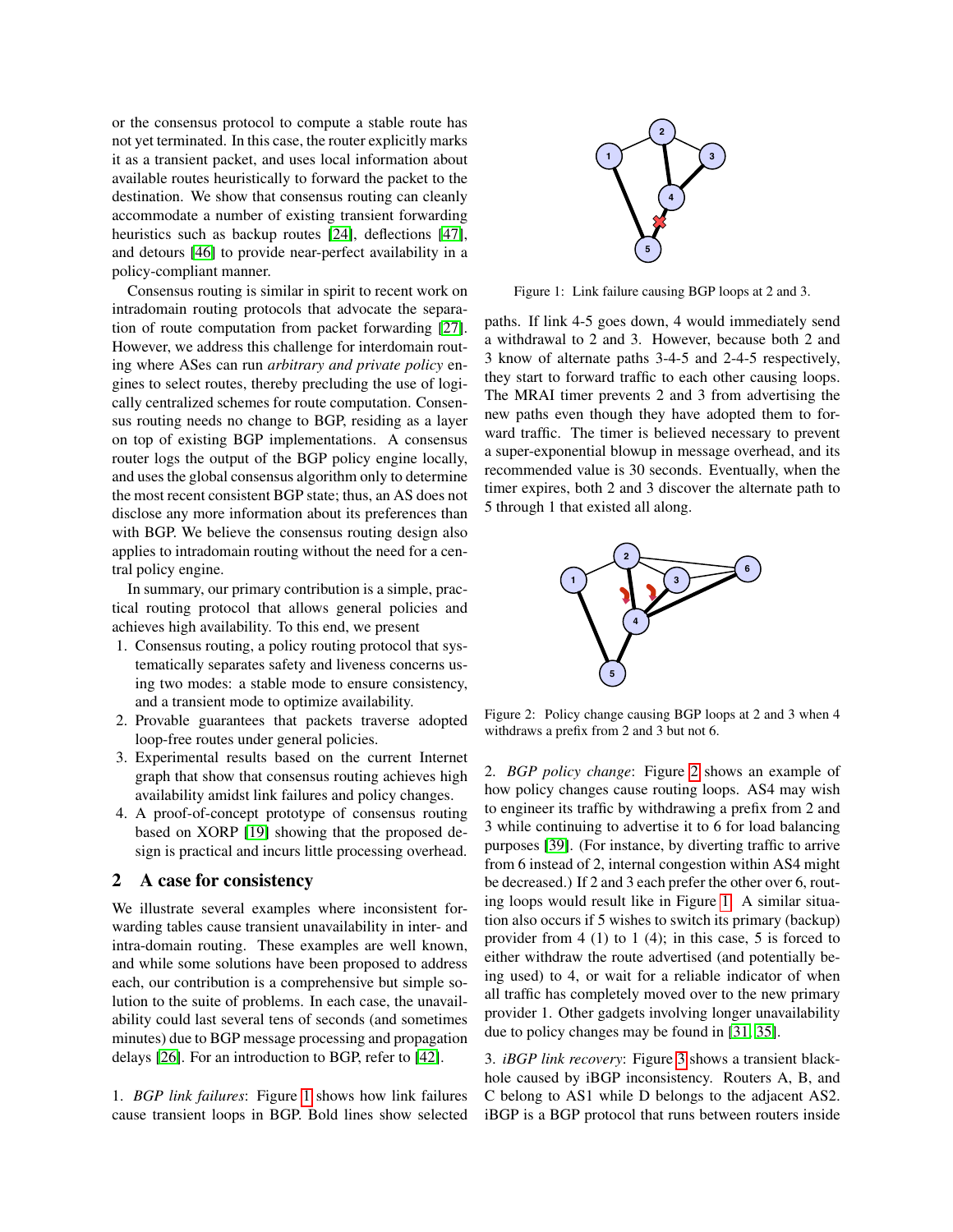

<span id="page-2-0"></span>Figure 3: iBGP link recovery causing blackholes.

an AS (in this case, A, B, and C). All routers route via D to the destination P in AS3. Suppose the previously failed link A-P recovers and is preferred by all AS1 routers over the route via AS2. If the AS1 routers all peer with each other, C will withdraw C-D-P from both A and B when it hears from A that A-P is available, but will leave it to A to announce AP to B directly because of the full-mesh design. If A is waiting upon its iBGP timer, B experiences a transient blackhole. The current BGP spec recommends an iBGP timer shorter than interdomain timers, and typical values range from 5-10 seconds. Wang et al. [\[44\]](#page-13-2) note that such blackholes can cause packet loss for tens of seconds. If AS1 routers use route reflection as opposed to full-mesh, similar consistency problems can cause unavailability [\[15,](#page-13-13) [3\]](#page-13-14).



<span id="page-2-1"></span>Figure 4: BGP policy cycles causing forwarding loops

4. *BGP policy cycles*: Figure [4](#page-2-1) shows the classic "bad gadget" [\[26,](#page-13-0) [14\]](#page-13-15) involving cyclic preference dependencies. Each of ASes 1, 2, and 3 prefer to route via its clockwise neighbor over the direct path to AS 0, and does not prefer a path of length 3. The routes will never stabilize because there is no configuration where no AS wants to change its route to AS 0. Furthermore, the system goes through many repeated states involving routing loops causing chronic unavailability.

Summary Some of the specific scenarios illustrated above can be alleviated using known solutions. For example, root cause notification (RCN) [\[34,](#page-13-16) [24\]](#page-13-4) can prevent routing loops caused by link failures: in Figure [1,](#page-1-0) if 4 immediately floods the cause of the withdrawal—the failure of the link 4-5—to 2 and 3, they can prevent the loop. The example in Figure [2](#page-1-1) can be addressed if 4 explicitly reveals its intended traffic engineering policy to 2, 3, and 6. However, it appears difficult to extend RCNs to prevent loops or blackholes induced by more sophisticated

policy changes, as also noted by [\[34,](#page-13-16) [31\]](#page-13-11). As a result, most ISPs avoid interdomain traffic engineering whenever possible[\[1\]](#page-13-3). The iBGP example shown in Figure [3](#page-2-0) can be alleviated using an approach similar to RCP that computes consistent routes in a logically centralized manner. Cyclic policy preferences as in Figure [4](#page-2-1) are believed to be rare; Gao and Rexford [\[9\]](#page-13-17) showed that if ASes restrict their policies to satisfy the "valley-free" and "prefer-customer" properties, such unstable configurations cannot occur. In practice, ASes may have more general policies that do not obey these restrictions [\[38\]](#page-13-18).

Our goal is to design a single mechanism that can address all of these consistency problems in policy routing. Our solution, consensus routing, is a simple decentralized routing protocol that allows ASes to adopt general routing policies while ensuring high availability.

### 3 Consensus routing overview

The key insight in consensus routing is to cleanly separate safety and liveness concerns in policy routing. *Safety* means that a router forwards a packet strictly along the path adopted by the upstream routers unless if the adopted route encounters a failed link or router. Note that interdomain routing today does not satisfy this property, e.g., packets may traverse a loopy route even though no router has adopted that route. *Liveness* means that the network 1) reacts quickly to failures or policy changes, and 2) ensures high end-to-end availability defined as the probability that a packet is delivered successfully. By separating safety and liveness concerns, consensus routing achieves high availability while allowing ASes to exercise arbitrary routing policies.

Consensus routing achieves this separation using two simple ideas. First, we run a *distributed coordination* algorithm to ensure that a route is adopted only after all dependent routers have agreed upon a globally consistent view of global state. The adopted routes are *consistent, i.e., if a router A adopts a route to a destination via another router B, then B adopts the corresponding suffix as its route to the destination*. Note that consistency implies loop-freedom. Second, we forward packets using one of two logically distinct modes: 1) a *stable* mode that only uses consistent routes computed using the coordination algorithm, and 2) a *transient* mode that heuristically forwards packets when a stable route is not available.

In BGP, a router processes a received update using its policy engine, adopts the new route in its forwarding table, and forwards the change to its neighbors. In comparison, a consensus router simply logs the new route computed by the policy engine. Periodically, all routers engage in a distributed coordination algorithm that determines the most recent set of *complete* updates, i.e., updates that have been processed by every router whose forwarding behavior depends upon the updates. The coordi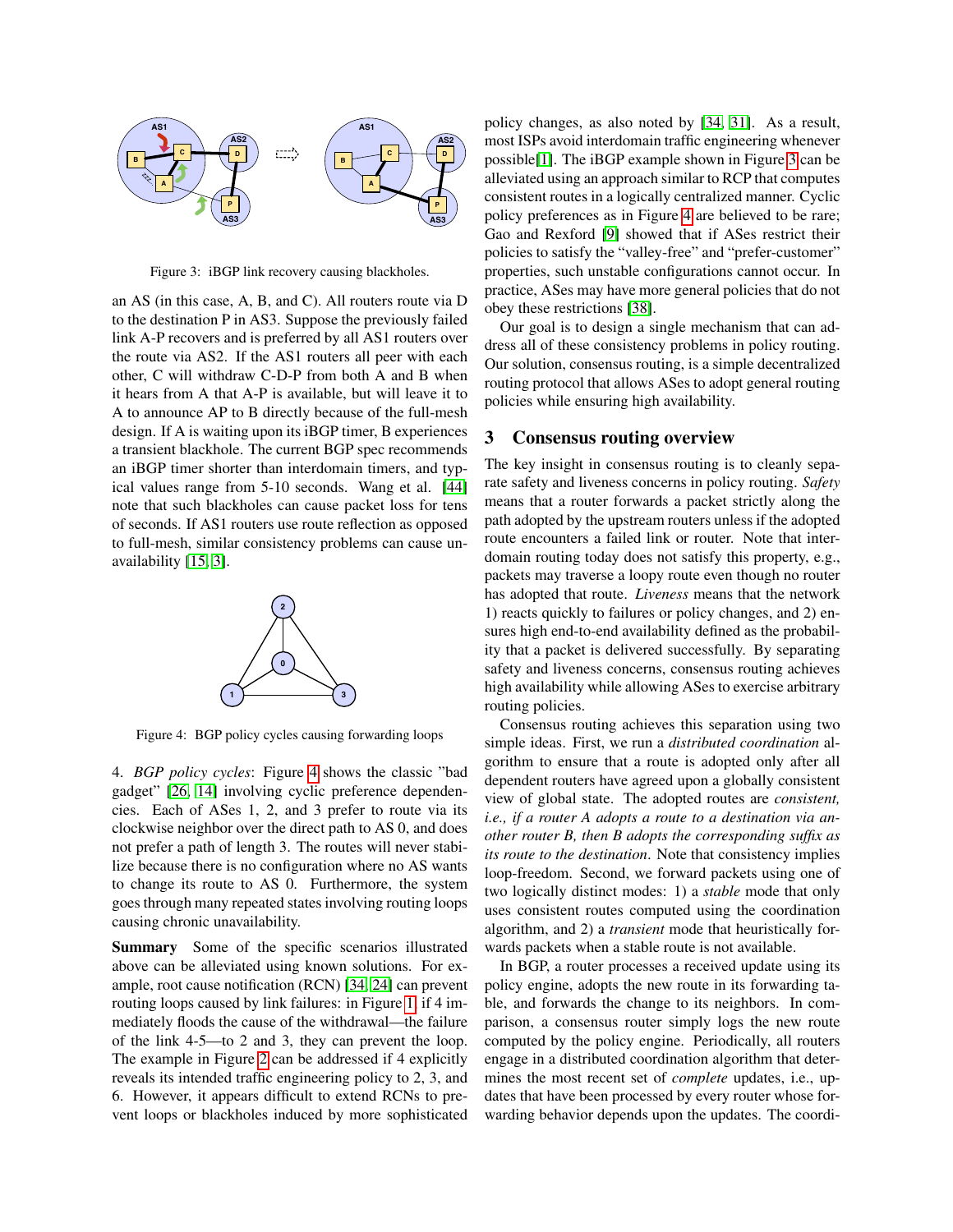nation is based on classical distributed snapshot [\[5\]](#page-13-19) and consensus [\[28\]](#page-13-20) algorithms. The routers use the output of the coordination to compute a set of *stable forwarding tables* (SFTs) that are guaranteed to be consistent.

Packet forwarding by default occurs in the stable mode using SFTs. When routing changes are caused by policy, the entire system simply transitions from the old set of SFTs to a new set of consistent SFTs without causing routing loops and packet loss. When the stable route is unavailable—because the next-hop router is not accessible due to a failure and the resulting update to recover from failure is incomplete—packet forwarding switches to the transient mode. The router explicitly marks the packet as a *transient packet* and fails over to heuristics such as backup routes, deflections, and detour routes to deliver the packet successfully with high probability.

# 4 Stable Mode

The distributed coordination proceeds in *epochs* and ensures that, in each epoch, all ASes have a consistent set of SFTs. The  $k^{th}$  epoch consists of the following steps, explained in detail in subsequent subsections:

- 1. *Update log:* Each router processes and logs route updates (without modifying its SFT) until some node(s) calls for the  $(k + 1)^{th}$  distributed snapshot.
- 2. *Distributed snapshot:* The ASes take a distributed snapshot of the system. The snapshot is a globally consistent view of all the updates in the system. Some of them may be complete, and some may still be in progress, e.g., updates that were in transit to a router when the snapshot was taken, or were waiting on local timers to expire before being sent to neighboring routers.
- 3. *Frontier computation:*
	- (a) *Aggregation:* Each AS sends its snapshot report consisting of received updates, with some of them marked incomplete, to *consolidators*, a set of routers designated to aggregate snapshot reports into a global view. Tier-1 ASes are good candidates for consolidators.
	- (b) *Consensus:* The consolidators execute Paxos to agree upon the global view, and use the view to compute the set of updates that are globally *incomplete*, i.e., not been processed by all ASes whose routing state would be invalidated by the updates.
	- (c) *Flood:* The consolidators flood the set of incomplete updates  $I$  and the set of ASes  $S$  that successfully responded to the snapshot, back to all ASes.
- 4. *SFT computation:* Each AS uses this set of global incomplete updates and its local log of received updates to compute its  $(k + 1)^{th}$  SFT, adopting routes carried in the most recent complete update (i.e., not in  $I$ ) and only involving ASes in S.
- 5. *View change:*
	- (a) *Versioning:* At epoch boundaries, each router maintains both the  $k^{th}$  and the  $(k+1)^{th}$  SFT. Each packet is marked with a bit indicating which SFT must be used to forward the packet.
	- (b) *Garbage collection:* ASes discard the  $k^{th}$  SFT after the  $(k + 1)^{th}$  epoch has ended, i.e., when the  $(k+2)^{th}$  snapshot is called for and distributed.

Sections 4.1–4.5 elaborate the above five steps and 4.6 lists safety and liveness guarantees. ASes are assumed failure-prone but not malicious. We discuss the implications of malicious ASes in Section [7.](#page-11-0) Before that, we briefly comment on the feasibility of the approach.

First, not all ASes need participate in the protocol in order to ensure loop-freeness. A stub AS can not be involved in a loop since no AS transits traffic through it. So, only transit ASes ( $\approx 3000$ ) participate in the protocol, an order of magnitude reduction compared to the total number of ASes ( $\approx 25000$ ).

Second, ASes do not send all received updates to the consolidators. Instead, they only send identifiers for updates received in the previous epoch, and the consolidators send back a subset of the identifiers corresponding to updates deemed incomplete. Our evaluation  $(\S 6)$  $(\S 6)$  shows that the additional overhead due to consensus routing is a small fraction of BGP's current overhead.

Third, a small number of consolidators (e.g., about ten tier-1 ASes) suffice. The consolidators run a consensus algorithm [\[28\]](#page-13-20) once every epoch, whose communication overhead is a small fraction of the dissemination overhead above.

#### 4.1 Router State, Triggers, Update Processing

Router State: A consensus router maintains the following state:

- 1. *Routing Information Base (RIB)*: stores for each prefix the most recent (i) route update received from each neighbor, (ii) locally selected best route, (iii) route advertised to each neighbor; this is identical to BGP's RIB.
- 2. *History*: stores for each prefix a chronological list of received and selected routes in the RIB. A *received update* is added to the *History* when an update is processed, and a *selected update* is added when the best path to a prefix changes.
- 3. *Stable Forwarding Table (SFT)*: stores for each prefix the next-hop interfaces corresponding to the stable routes selected for the current and previous epochs.

Triggers: Consensus routers maintain the following invariant: if a router A adopts a new route to a destination, then every router that had received the old route through A has processed the update informing it of the change. Triggers are used to maintain this invariant.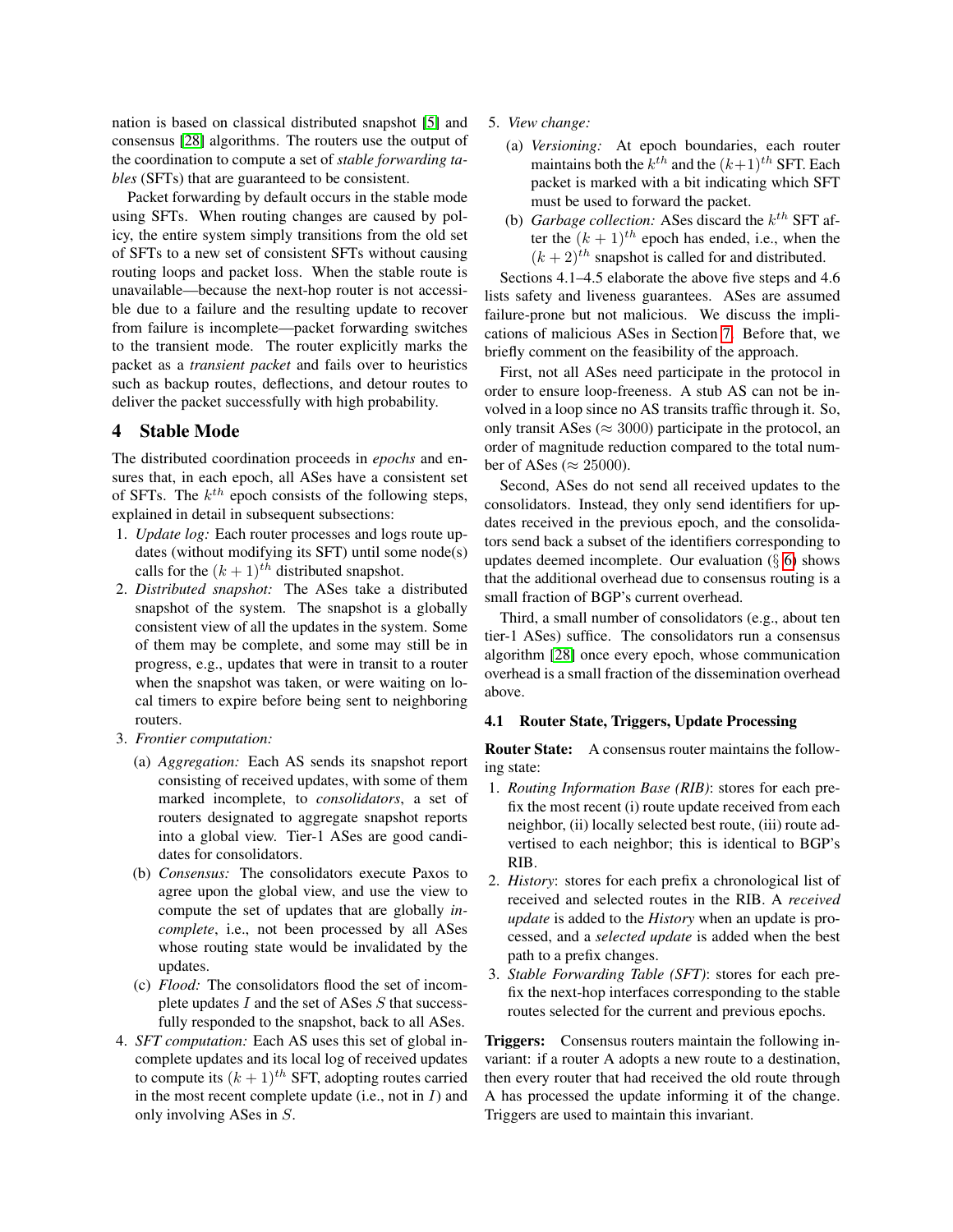A *trigger* is a globally unique identifier for a set of causally related events propagating through the network. A trigger is a two-tuple: *(AS number, trigger number)*. The first field identifies the AS that generated the trigger. The second field is a sequence number that is incremented for each new trigger generated by that AS.

In BGP, each update announces a route and implicitly withdraws the previously announced route. In consensus routing, each update additionally carries a trigger that is associated with the route being implicitly withdrawn and replaced by the route announced in the update. The trigger essentially tracks when the implicit withdrawal is complete, i.e., when all routers that had previously heard of the old route have processed the update. For uniformity, we assume that a BGP withdrawal message is an update announcing a *null* route that withdraws the previously announced route.

To maintain our invariant, we have the following rules for associating triggers with updates. An AS A generates a new trigger to be sent along with an update upon 1) a failure of the adjacent link or the next-hop router in  $A$ 's current route to the destination, 2) an operator-induced local policy change that causes  $A$  to prefer another route to the destination than the current one, or 3) receiving a route from a neighbor  $B$  that it prefers over its current route via a different neighbor C. Otherwise, when the received update (from  $B$ ) implicitly withdraws  $A$ 's current route (via  $B$ ) to the destination,  $A$  simply propagates the trigger associated with the received update.

Update Processing The procedure PROCESS UPDATE presents the pseudocode for processing and propagating updates and their triggers during each epoch. For simplicity, we assume that 1) all updates are for a single prefix, and 2) each AS is a single router; we relax both assumptions in Section [4.7.](#page-6-0) Upon receiving an update from AS  $B$  with trigger  $t$ , AS  $A$  does as follows:

PROCESS\_UPDATE $(B, r, t)$ :

- 1. Add the update's trigger  $t$  to the local set of incomplete triggers  $I_A$ .
- 2. Process the update as in BGP. Let *old* and *new* be the best route to the prefix before and after the update. We define *next hop* for a route to be the first AS in the route.
- 3. Add the *received update* (t, r) to the head of the *History* list. Consider the following cases:
	- (a) *old*.*next hop* is not B, and *new*.*next hop* is not B: do nothing since the best route has not changed.
	- (b) *old*.*next hop* is not B, and *new*.*next hop* is B: propagate *new* to neighbors with trigger  $t'$ , where  $t'$  is a newly generated trigger. Add the *selected update* (t', new) to the start of *History*.
	- (c) *old*.*next hop* is B: propagate *new* to neighbors with unchanged trigger t. Add the *selected update* (t, *new*) to the start of *History*.
- 4. Remove  $t$  from  $I_A$ .

An AS marks a trigger as incomplete if it has not yet fully processed an update carrying that trigger. "Processing" an update means both running it through its local policy engine and reliably propagating the resulting update to its neighbors. Thus, if an update is waiting for the MRAI timer at an AS, its associated trigger is marked incomplete. Incomplete triggers at the time of the global snapshot are excluded from the SFT for the next epoch. To ensure consistency of routes, an AS does not adopt a new route until it knows that the trigger associated with the corresponding update is complete.

#### 4.2 Distributed Snapshot

Routers transition from one epoch to another by taking a distributed snapshot of global routing state. The local image corresponding to AS A consists of the sequence of triggers  $H_A$  stored in A's *History*, and the set of incomplete updates  $I_A$ . An update can be incomplete at an AS when the snapshot is taken because: (i) the update is being processed by the AS (and is therefore in  $I_A$ ), (ii) the AS might have processed a received update, but the resulting update to a neighboring AS is waiting for the MRAI timer to expire, or (iii) the update is in transit from a neighboring AS.

To initiate a distributed snapshot, an AS saves its local state and sends out a special marker message to each of its neighbors. When an AS A receives a marker message for the first time, it executes the following procedure:

#### SNAPSHOT:

- 1. Save the sequence of triggers in *History* as  $\overline{H}_A$ .
- 2. Start logging any triggers received on channels other than the one on which the marker was received.
- 3. Initialize the set of incomplete triggers  $\overline{I}_A$  to  $\epsilon$ . Add the set of triggers in  $I_A$  to  $\overline{I}_A$ ; these triggers correspond to the updates currently being processed.
- 4. Scan the outgoing queues for updates waiting on MRAI timers to expire, and add their triggers to  $\overline{I}_A$ .
- 5. Send a marker to all neighbors.
- 6. Stop logging triggers on a channel upon receiving a marker on that channel.
- 7. Once the marker has been received on all channels, add logged triggers to  $\overline{I}_A$ . These correspond to updates in transit during the snapshot.

The above algorithm is essentially the Chandy-Lamport snapshot algorithm [\[5\]](#page-13-19) and can be initiated by any AS in the system. A consistent view is obtained even when multiple ASes initiate the snapshot operation concurrently, and we thus require each of the consolidators to initiate the snapshot based on locally maintained timers. The distributed state  $(\overline{H}_A$  and  $\overline{I}_A$ ) across all ASes is aggregated in order to compute a *frontier*, i.e., the most recent complete update at each AS, as described next.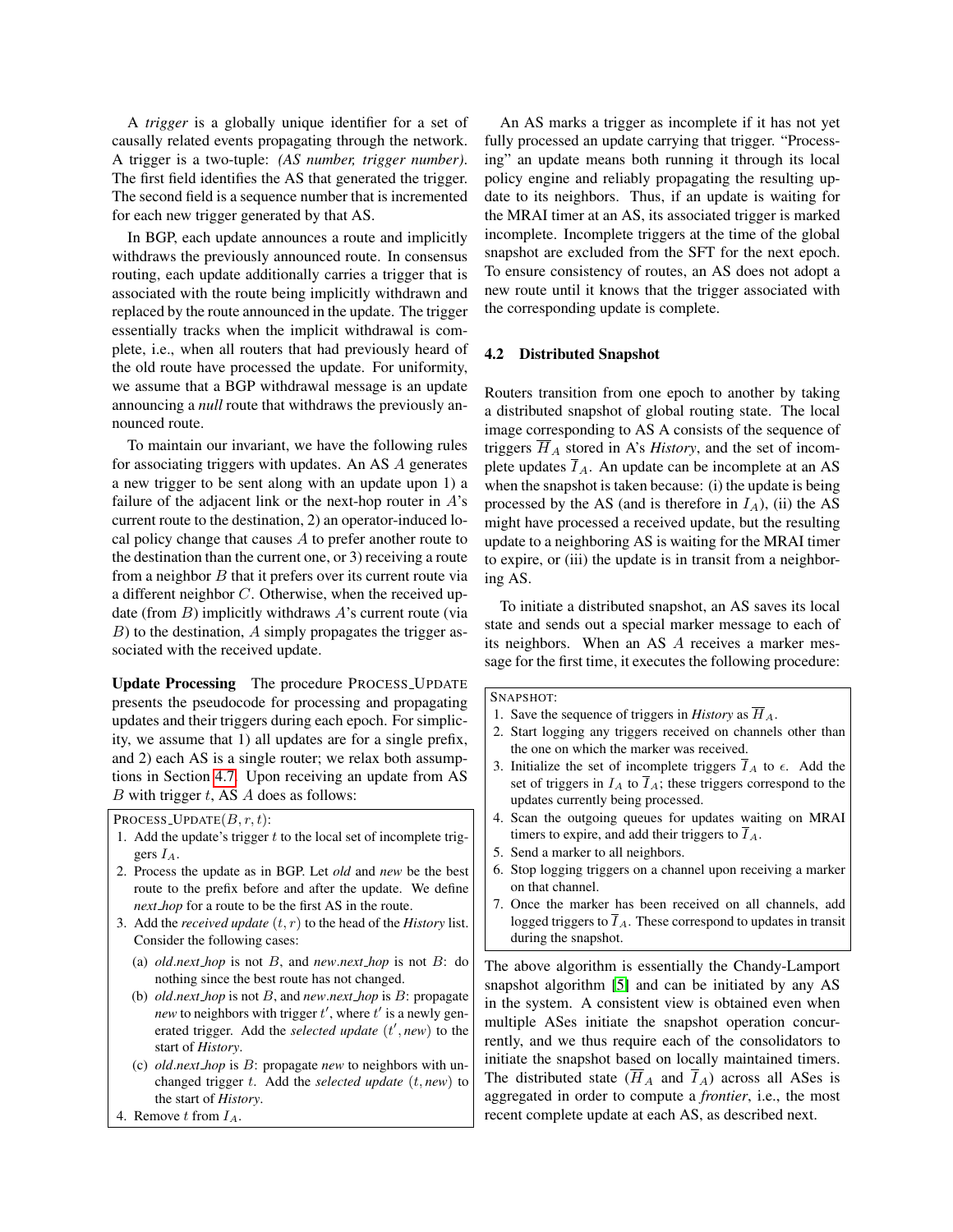#### 4.3 Frontier computation

The frontier computation consists of three steps:

*Aggregation*: After the snapshot, each AS A sends to all consolidators the following *snapshot report*:

- 1. The set of incomplete triggers  $\overline{I}_A$ .
- 2. The saved sequence of triggers  $\overline{H}_A$ .

*Consensus*: Typically, Tier-1 ASes act as replicated consolidators. Replicated consolidators ensure that (i) there is no single point of failure, (ii) no single AS is trusted with the task of consolidating the snapshot, (iii) a consolidator is reachable from every AS with high probability.

The consolidators wait for snapshot reports for a specified period of time. Then, they exchange received snapshot reports in order to propagate reports sent only to a subset of the consolidators to all consolidators. The message exchange does not guarantee that all consolidators have the same set of reports. So, consolidators run Paxos to agree upon the set of ASes, S, that have provided  $\overline{I}_A$ and  $\overline{H}_A$ . Consolidators propose a value for S by communicating the reports that they have received to a majority of consolidators. The communication can be optimized to avoid the transmitting reports already available at the recipients. The majority then picks one of the proposed set of reports as the consensus value, and this value is propagated to the rest. Paxos is safe, but not live: in no case will the consolidators disagree on the set of ASes S, but if the consolidators fail repeatedly (unlikely if they are Tier-1s), then progress may be delayed.

When the consensus protocol terminates, each consolidator uses the snapshot reports  $\overline{I}_A$  and  $H_A$  of each AS  $A \in S$  to compute the set of incomplete triggers I in the network. This set I is computed using the procedure COMPUTE INCOMPLETE which works as follows. A trigger is incomplete if present in an any  $\overline{I}_A$ . A trigger is said to *depend* on all triggers that precede it in *any*  $\overline{H}_A$ . This property ensures that any causal dependencies between updates is captured by our system. A trigger t is defined *complete* only if neither  $t$  not any trigger it depends on is incomplete. Therefore, if a trigger is incomplete, then all triggers that follow it in any  $\overline{H}_A$  would also be considered incomplete.

COMPUTE\_INCOMPLETE $(S,\overline{I}_A[$   $],\overline{H}_A[$   $])$ : 1. Initialize  $I = \bigcup_{A \in S} \overline{I}_A$ . 2. Do until  $I$  reaches a fixed point: (a) For each  $t \in I$ , for each A do: i. if t occurs in  $\overline{H}_A$ , add the first occurrence of t and all subsequent triggers in  $\overline{H}_A$  to I.

*Flood*: The set I of incomplete triggers in the network enables ASes to determine the most recent complete frontier. The consolidators flood the set of incomplete triggers I and the membership set  $S$  as computed above to all the

ASes. At the end of this flooding phase, every AS uses the same global information about incomplete triggers I and the set of ASes  $S$  to compute the stable forwarding table for the next epoch. Note that a simple optimization here allows us to reduce the size of the flood message, by not sending the complete set I. Since the consolidators know the sequence  $\overline{H}_A$  for each AS  $A \in S$ , they need to only send the first trigger from each  $\overline{H}_A$  that is incomplete.

#### 4.4 Building Stable Forwarding Table

After an AS receives the set of incomplete triggers I from the consolidators, it builds a new SFT and readies its state for the next epoch. The procedure for an AS A's router to build its SFT is as follows:

BUILD\_SFT $(I, S)$ :

- 1. Copy the current SFT to be its previous SFT.
- 2. For each destination prefix p:
	- (a) Find the latest *selected update*  $u = (t, r)$  in p's *History* such that  $t$  is complete, i.e., neither  $t$  nor any preceding trigger is in I.
	- (b) Adopt  $r$  as the route to  $p$  in the new SFT.
	- (c) Drop all records before u from p's *History*.

Step 2 above adopts the most recent route update for a prefix such that the trigger associated with it is complete. If any adopted path contains an AS whose snapshot report was excluded by consensus, then the corresponding route is replaced by *null* in the SFT. This ensures that a slow or failed AS is not used to transit traffic in stable mode. Section [5](#page-6-1) presents transient mode techniques that improve packet delivery in this case.

#### 4.5 View change

*Versioning*: The end of BUILD SFT marks the end of the  $k^{th}$  epoch and the beginning of the  $(k+1)^{th}$  epoch. Since ASes do not have synchronized clocks, different ASes make this transition at slightly different times. To ensure consistent SFTs, ASes maintain and use both the  $k^{th}$  and  $(k+1)$ <sup>th</sup> SFT in epoch  $k+1$ .

Packet forwarding at epoch boundaries proceeds as follows. Once a router has computed the  $(k + 1)^{th}$  SFT, it starts forwarding data packets using the new routes. Along the way, if a packet reaches a router that has not finished computing the  $(k + 1)^{th}$  SFT, the router sets a bit in the packet header, and routers forward the packet along the route in the  $k^{th}$  SFTs from that point onwards. (A single bit in the header suffices if packet transit times are less than the epoch duration. If not, we could use two bits in the header, and packets older than one epoch are forwarded using transient mode.) Once routers start forwarding a packet on the older route, the packet continues on that route until it reaches the destination. Disallowing the packet to switch back to routes in the  $(k + 1)$ <sup>th</sup> SFTs ensures loop-free forwarding.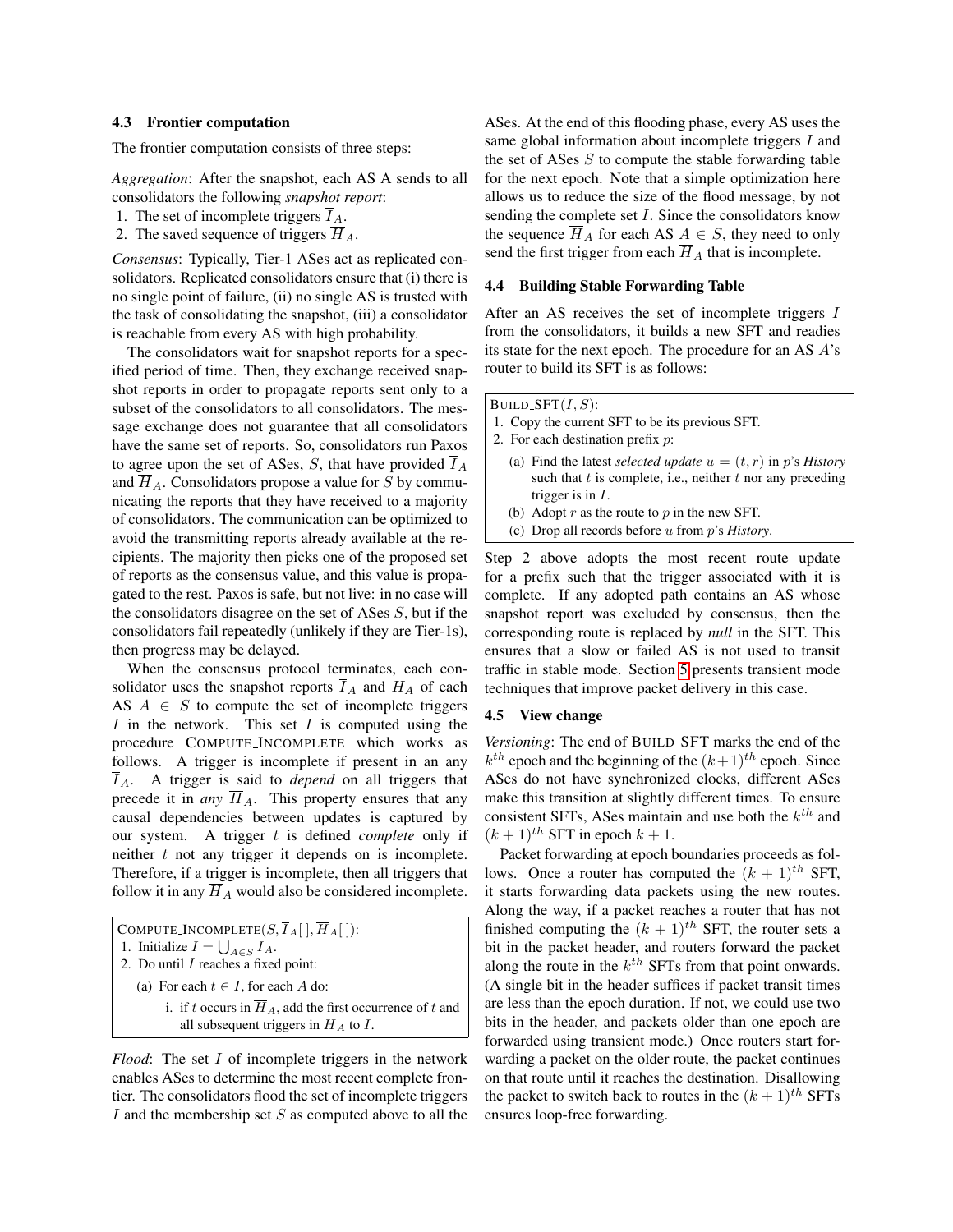Garbage collection: ASes discard the  $k^{th}$  SFT after the  $(k+1)$ <sup>th</sup> epoch has ended, i.e., when the  $(k+2)$ <sup>th</sup> SFT has been computed. Discarding older tables ensures that slow or failed ASes do not consume excessive resources at other ASes. In the  $(k + 2)^{th}$  epoch, if an AS receives a packet sent using a route from the  $k^{th}$  epoch or before, it simply treats the packet as if the corresponding route were *null*, and switches to the transient forwarding mode.

#### 4.6 Safety and Liveness

Consensus routing generates consistent SFTs, i.e., *if a router*  $r_1$  *adopts a route*  $r_1, r_2, \ldots r_k, P$  *to a prefix*  $P$ *, then each intermediate router*  $r_i, i \leq k$  *adopts the route*  $r_i, \ldots, r_k, P$  *to that prefix.* Equivalently, two routes destined to the same prefix are defined consistent if they share a common suffix starting from the first common router. Consistency implies loop freedom.

The liveness property satisfied by consensus routing implies that, irrespective of routing policies, ASes transition from one set of consistent policy-selected routes to another, under restricted failure assumptions.

These properties are formally proved in the technical report [\[21\]](#page-13-21).

### <span id="page-6-0"></span>4.7 Extensions

#### 4.7.1 Multiple routers in an AS

Consensus routing, as presented above, can safely accommodate multiple border routers in an AS. Each border router plays the role that an AS plays above.Consistency safety is preserved as routers only adopt complete updates. However, this naive approach 1) does not scale well as some ASes may have several tens of border routers, 2) does not reflect the administrative unity of policies adopted by these routers.

To address these problems, consensus routing designates one (or more) router(s) in each AS as a local consolidator. The local consolidator collects the snapshot reports from each border router, sends summary reports to the Tier-1 consolidators, and gets back the set of incomplete triggers that it distributes to the border routers.

### 4.7.2 Prefix Aggregation

Consensus routers maintains *History* on a per-prefix basis, so dependencies between different prefixes are not captured. Prefixes are independent except when aggregation occurs. Consensus routing can easily be extended to handle prefix aggregation. If an AS aggregates two prefixes  $p_1$  and  $p_2$  into a larger prefix p, then all subsequent updates received for  $p_1$  and  $p_2$  are also added to p's *History*. Thus, an update to  $p$  completes only after the corresponding updates to its component prefixes have completed.

#### 4.8 Protocol Robustness

We now describe how we deal with some of the problems that might arise in the face of failures:

*AS fails to send its snapshot in time:* For the epochs to progress smoothly, ASes have to send their local state to the consolidators in a timely fashion. The consolidators accept snapshotted states from other ASes for a period of time after they initiate/receive the snapshot message. When that period ends, the consolidators proceed to send each other the set of snapshots received so that all of them operate on the same information. If an AS fails to get its snapshot to any one of the consolidators, because either the AS is slow/misbehaving or all of the messages to consolidators are lost, then that constitutes a severe AS failure. In such cases, the unresponsive AS will not be used for forwarding traffic in the next epoch, especially since its state could be inconsistent with the rest of the network. The exclusion of such ASes is done by having the consolidators also send out the set of ASes S from whom snapshots were received, along with the consolidated list of incomplete triggers. ASes compute their SFTs as described earlier, but if any selected path contains an AS whose snapshot was not available, then that path is replaced by null in the SFT. This ensures that the slow/ failed AS is not used for transiting traffic in stable mode. In the next section, we present transient mode techniques that improve packet delivery in the face of such failures.

*Consolidator fails:* It is possible that the routers collecting the local snapshots from ASes may fail. This could mean that all the consolidators don't operate on the same information, especially if some snapshots are received only by the failed consolidator and they have been partially propagated to other consolidators. Our use of the Paxos consensus algorithm helps us ensure that all the consolidators operate on the same information with respect to ASes' local snapshots.

*Recovery*: An AS that does not reply to a snapshot request within a timely manner will be marked as failed. (Note that an AS is not allowed to reply to a snapshot if it has not completed the SFT computation for the previous epoch). We re-integrate a failed AS in the same way that BGP restores failed routers. The 'failed' AS exchanges paths with its neighbors, just as it would have had it recovered from a real failure in BGP. At the end of the epoch, if the corresponding triggers are complete, then the new SFTs computed can include the routers in the failed AS, at which point the AS is considered re-integrated. The introduction of new routers is identical to recovery of failed ASes.

# <span id="page-6-1"></span>5 Transient mode

Forwarding switches to the transient mode when a stable route is unavailable at a router. The stable route may be unavailable due to two reasons. First, the next-hop router along the stable route may be unreachable due to a failure. Routers will not arrive at a consistent response to the failure until the next snapshot. Second, the stable route may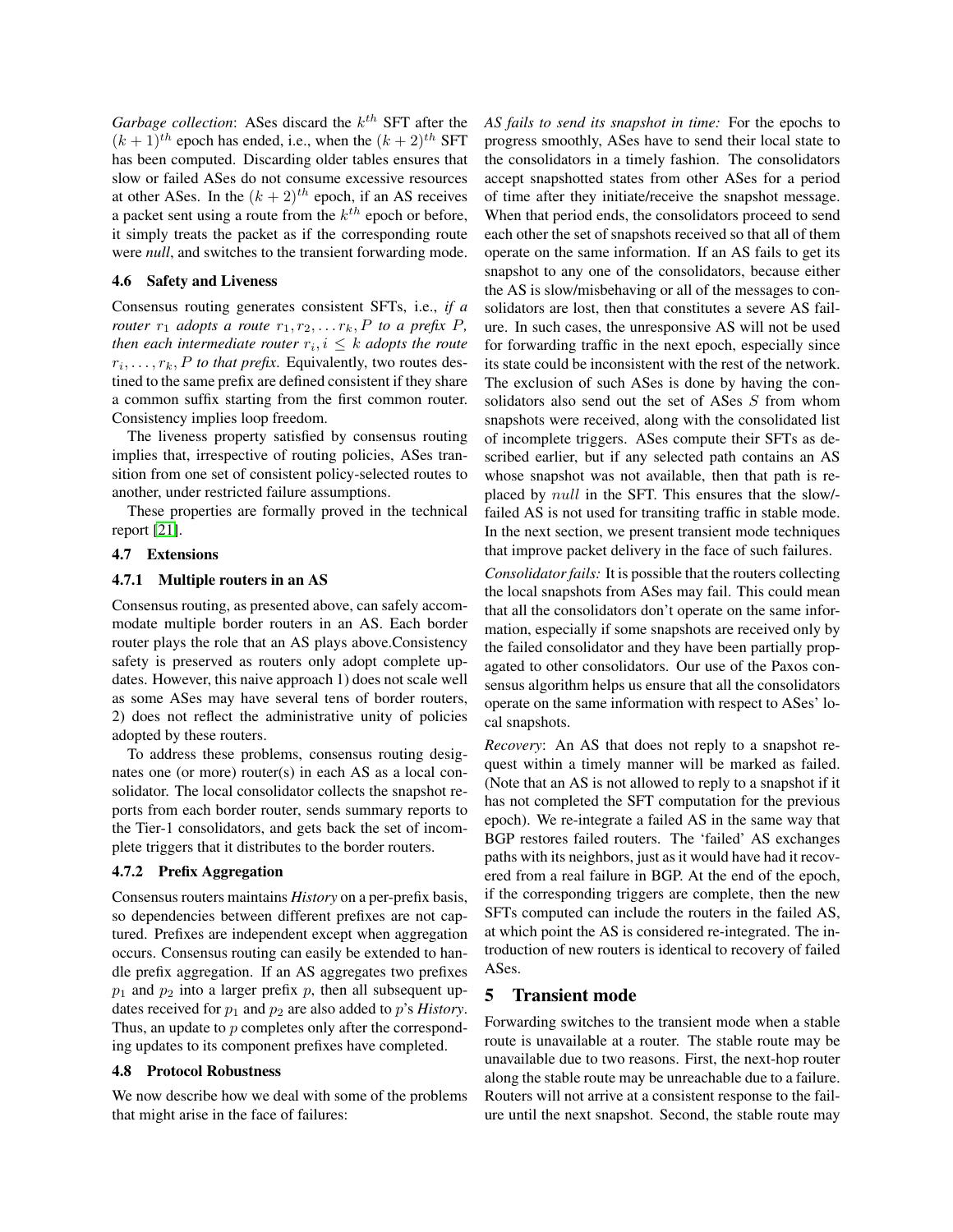be null either because a non-null route has not yet propagated to the router, or some router was slow to submit a snapshot report.

Consensus routing enables a common architecture to incorporate several known transient forwarding schemes such as *deflection*, *detour*, and *backup* routes. Today, in both BGP and intradomain routing, transient schemes [\[40,](#page-13-22) [47,](#page-13-5) [24,](#page-13-4) [27\]](#page-13-7) are believed necessary to maintain high availability in the light of fundamental limits on convergence times. What is lacking, especially in policy routing, is a mechanism that 1) reliably indicates when to switch to the transient mode and back, and 2) allows different transient forwarding schemes to co-exist. Consensus routing provides this mechanism ensuring that a packet strictly traverses adopted routes unless it encounters a failure, at which point it switches to a failover option in accordance with the AS's policy preferences.

#### 5.1 Transient forwarding schemes

#### 5.1.1 Routing Deflections

When a packet encounters a failed link, the corresponding router "deflects" the packet to a neighboring AS so that it traverses a different route to the destination. The router consults its RIB and identifies a neighboring AS that announced a different valid route to the destination. If the trigger corresponding to that route is complete, then the neighbor has applied the route to its SFT, and packet delivery is assured as long as the alternate route does not encounter other failed links. Multiple link failures can be handled by adding the identity of each failed link to the transient packet's header [\[27\]](#page-13-7) before deflecting it.

If no neighboring AS has announced a different valid route to the destination, the router deflects the packet using *backtracking*, i.e., forwarding the packet back along the link on which it arrived. Backtracking may be extended to multiple hops if the previous AS does not have a different valid route in order to increase the likelihood of successful delivery. Caching information about failed links and pre-computing deflections corresponding to each next-hop further improves lookup times in the forwarding plane.

Unfortunately, backtracking alone is insufficient to guarantee reachability, even if physical routes to the destination exist. Figure [5](#page-7-0) gives an example. Bold lines represent chosen best routes to the destination *D*. Each node exports only its best route to its neighbors. For example, node *1* knows two routes to *D*: *1-4-D* and *1-5-D*, but it exports to *S* only its best route *1-5-D*. *S* knows three routes to *D*: *S-1-5-D*, *S-2-5-D*, and *S-3-5-D*. Observe that all three routes go through the same link *5-D*. Thus, if the link *5-D* is down, then even backtracking all the way to S will not help packet delivery, as none of the nodes *S, 2, 5* know an alternate route. The next two transient forwarding schemes alleviate this problem.



<span id="page-7-0"></span>Figure 5: Why deflection packets need more information than BGP. Simple backtracking to provider ASes is not optimal.

#### 5.1.2 Detour routing

When a packet encounters a failed link, the corresponding router selects an AS B and tunnels transient packets to it. Upon receiving the packet,  $B$  becomes responsible for forwarding the packet to the destination. If  $B$  is a Tier-1 AS, there is a high chance of delivering the packet to the destination, since Tier-1 ASes are likely to know of diverse routes to destinations.

This detour approach—having ASes off the standard forwarding path take responsibility for delivering a packet that encounters failures—suggests a potential new business model for ASes where certain ASes advertise themselves as available to deliver packets that encounter failures. Such ASes could either provide the tunneled detouring service for the entire Internet or just for designated prefixes. The tunneling service is similar in spirit to MIRO [\[46\]](#page-13-6). Exploring the business model for detour service providers in more detail is beyond the scope of this paper; our focus here is on evaluating the effectiveness of detour routing for transient packet delivery.

#### 5.1.3 Backup Routes

When a packet encounters a failed link, the corresponding router uses a pre-computed backup route to forward the packet. One scheme for pre-computing backup routes to each destination is RBGP [\[24\]](#page-13-4), which allows ASes to announce backup routes to each other with only slight modifications to BGP. RBGP also shows that choosing the backup route that is most link-disjoint from the primary route protects against *single link failures*—packet delivery is guaranteed as long as a valid route to the destination exists, under certain restrictions on the policies used for selecting and advertising routes. For instance, in the example discussed in Figure [5,](#page-7-0) node *1* would compute a backup route *1-4-D* and export it to *5*, thereby allowing *5* to use the route when its link to *D* fails.

#### 5.2 Implementation Issues

Each of these transient forwarding methods requires some changes to the way packet forwarding works today. Deflection routing requires additional space in the header to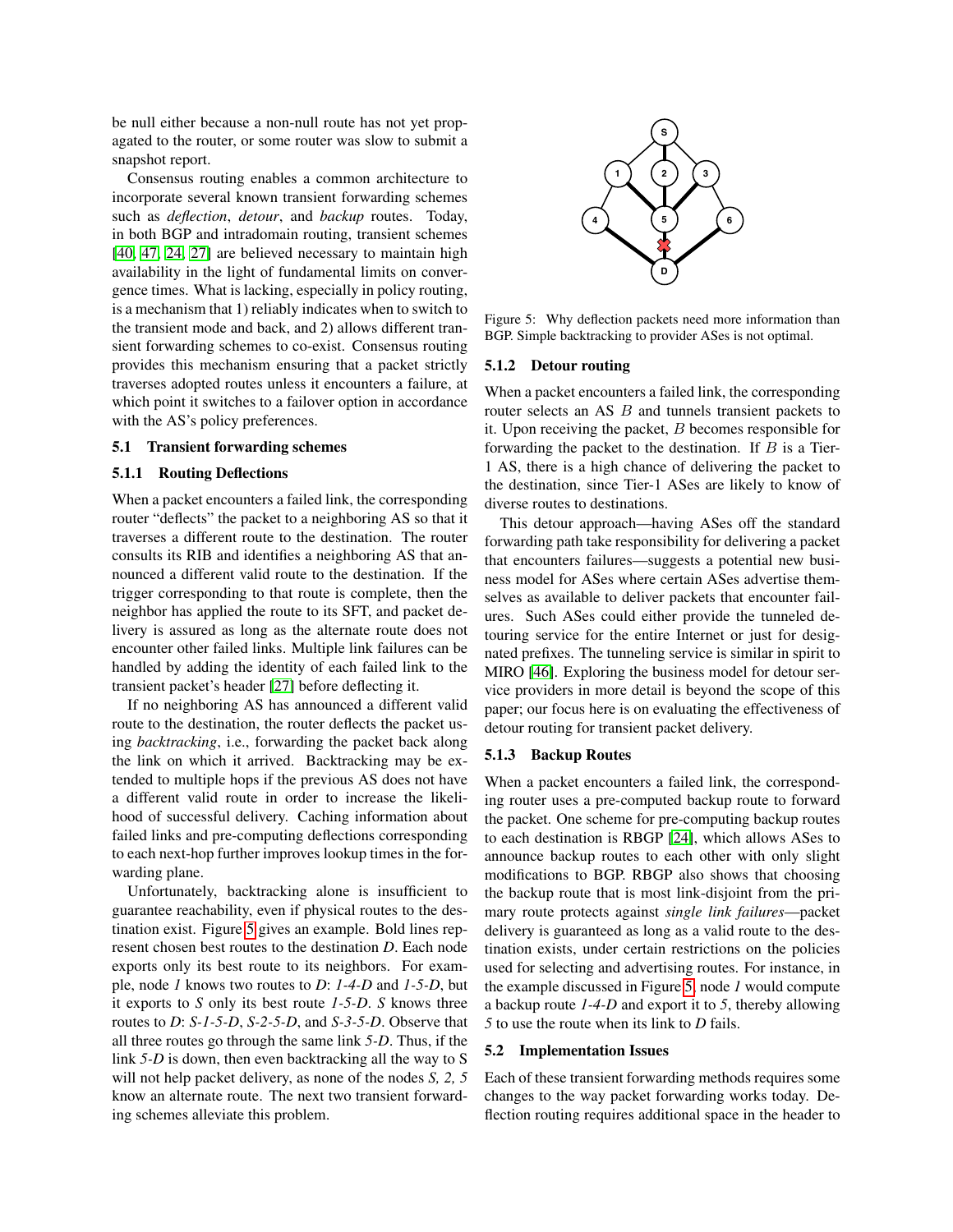store information about the link failures encountered by the packet. Further, backtracking to the previous AS requires packet encapsulation, since the packet will be flowing against the forwarding tables of routers in the current AS. The router that encounters a failed link would have to encapsulate the packet and send it to the ingress router for the AS, which can then send the packet back to the AS it came from. In order to actually backtrack, one would have to keep track of which AS each packet came from, a task that would require additional processing even for stable mode forwarding. To avoid this overhead, backtracking can be approximated by routing the packet towards the source.

Detour routing also requires packet encapsulation, in order to tunnel the packet to the AS that is responsible for delivering those packets that encounter failures. Backup routing techniques like RBGP do not require changes to the packet format, but they require routers to maintain multiple forwarding tables, one for the regular paths and rest for the backup paths.

# <span id="page-8-0"></span>6 Evaluation

In this section, we explore the effectiveness of consensus routing in maintaining connectivity among ASes, and also analyze the overhead incurred by it. We evaluate consensus routing using 1) extensive simulations on realistic Internet-scale topologies, 2) an implemented XORP [\[19\]](#page-13-8) prototype, and 3) experiments on PlanetLab. For simulation experiments, we built a custom simulator to compare the behavior of BGP and consensus routing with respect to consistency and availability in the face of failures and policy changes. Our results suggest that consensus routing yields significant availability gains over BGP while ensuring that packets traverse adopted routes, and that consensus routing adds negligible processing overhead.

### 6.1 Simulation methodology

We compare standard BGP and consensus routing by simulating routing decisions, protocol control traffic, and link failure on a realistic topology. We use the November 2006 CAIDA AS-level graph [\[17\]](#page-13-23), gathered from RouteViews BGP tables [\[18\]](#page-13-24), which includes 23,390 ASes and 46,095 links. CAIDA annotates the link with the inferred business relationship of the linked ASes, namely customerprovider, provider-customer, or peer-peer.

Our simulator simulates route selection and the exchange of route updates between ASes, accounting for MRAI timers. We use standard "valley-free" export policies matching economic incentives, whereby routes through peers and providers are exported only to customers, and customer routes are exported to everyone [\[9\]](#page-13-17). We also follow standard route selection criteria, again driven by economic incentives, with customer routes preferred over peer routes, which in turn are preferred over provider routes. If multiple routes fall in the same category, the first tiebreaker is shortest AS path length, and the second is lowest next-hop AS identifier.

We study the routing protocols in three settings: (i) link failures, (ii) traffic engineering accomplished by announcing and withdrawing sub-prefixes, and (iii) traffic engineering accomplished by AS path prepending.

#### 6.2 Link failures

To evaluate the ability of a protocol (BGP or consensus routing with one of the transient mode variants) to cope with failure, we set all routers in our simulator to use that protocol and allow them to reach a stable routing configuration. Then, we conduct a trial for each provider link *L* of each multi-homed stub AS *A*. A multi-homed stub AS is an AS with more than 1 provider and no customers; our topology includes 9,100 such ASes. We focus on these because the stub AS has a valid physical route to rest of the Internet even if the provider link *L* fails. In each trial, we fail the link *L*, and we record any AS that undergoes a period of disconnectivity to *A* before converging to a new route after the failure. We do not include ASes that the failure permanently disconnects and leaves without any policy-compliant routes. For BGP, an AS is disconnected if it has no route to *A* or if its forwarding path towards *A* includes a loop. For consensus routing, no loops occur, so an AS is disconnected if its SFT route to *A* includes the failed link, and the particular transient mode variant employed in the trial fails to find a valid route to *A*.

#### 6.2.1 Standard BGP

We first simulate BGP and demonstrate that, following failures, disconnectivity is widespread before ASes eventually converge to new policy-compliant routes. Our simulator found convergence times similar to those of Internet measurement studies [\[26\]](#page-13-0). Figure [6](#page-9-0) shows the prevalence of loops and other disconnectivity (note that a loop is a form of disconnectivity). It shows, for each failure, the fraction of ASes that at some point have no working route to the target AS, before eventually learning a new working route. We see that the failure of just a single link to a multi-homed AS causes widespread disconnectivity, with 13% of failures causing at least half of all ASes to experience routing loops, and 21% of failures causing more than half of all ASes to experience periods of disconnection.

The prevalence of loops argues for the safe application of updates, and the extensive disconnectivity argues for reliable routing in the face of failure.

#### 6.2.2 Consensus routing with transient forwarding

We next evaluate the effectiveness of consensus routing, coupled with various schemes for transient forwarding, at addressing the BGP problems manifest in our simulations. By design, consensus routing ensures that routes adopted at epoch boundaries are loop-free. When adopted routes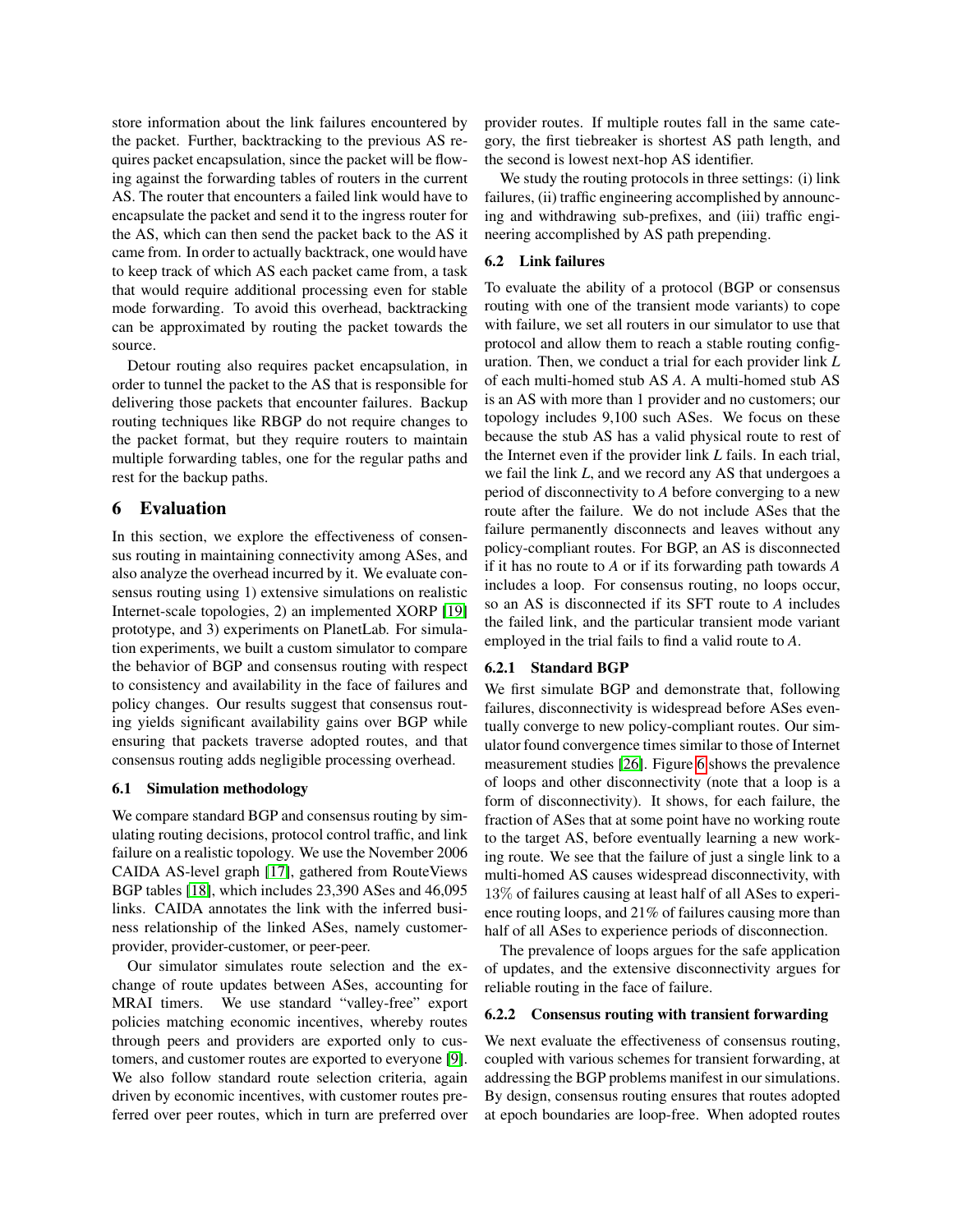

<span id="page-9-0"></span>Figure 6: Loops and disconnectivity in BGP following a failure.



<span id="page-9-2"></span>Figure 8: Traffic engineered subprefixes causes loops in BGP.

contain failed links, transient mode routing is invoked. We examine the effectiveness of the following representative schemes for transient forwarding in the face of failures.

Detouring through Tier-1: The router selects the closest Tier-1 AS and detours the packet there. If the Tier-1 does not have a route, it drops the packet.

Deflection by backtracking: The packet is backtracked to the source one hop at a time. If any hop has a failurefree route, it routes the packet to the destination. If the packet reaches the source and the source does not have an alternate route, it drops the packet.

Precomputed backup routes: Routers pre-compute backup routes as in RBGP, which picks the backup route that is most link-disjoint with respect to the primary route. When links fail, policy compliant backup routes are used.

Before invoking any of the above techniques, a router first consults its RIB to ascertain if any neighbor has announced a different valid route  $R$  in the most recent complete update. If so, the router safely deflects the transient packet to that neighbor known to have  $R$  in its SFT.

Figure [7](#page-9-1) shows the effectiveness of consensus routing variants at finding usable routes in the face of failure. Even the simplest forms of transient routing greatly improve connectivity. Backtracking enables continous connectivity to at least 74% of ASes following 99% of the failure cases. More sophisticated failover techniques fur-



<span id="page-9-1"></span>Figure 7: Disconnectivity in consensus routing following a failure.



<span id="page-9-3"></span>Figure 9: Path prepending causes intra-domain loops in BGP, leading to disconnectivity.

ther improve connectivity. By detouring to a Tier-1 AS, all ASes maintain complete connectivity following 98.5% of the failures evaluated. Policy compliant backup routes provided similar benefits, with complete connectivity being maintained following 98% of the failures. This experiment suggests that consensus routing can accommodate existing transient forwarding schemes, along with one of the above transient mode variants would provide significantly higher levels of connectivity than BGP, for the failure cases we simulated.

### 6.3 Traffic engineering by using subprefixes

As described earlier (Figure [2\)](#page-1-1), ASes can engineer traffic by advertising and withdrawing prefixes through a subset of its providers. If ASes advertise their entire range to all providers and selectively advertise their sub-prefixes to control routing, an AS can control its incoming traffic without losing the fault-tolerance benefits of multihoming. We now evaluate the impact of this form of traffic engineering on route consistency and availability. We evaluate standard BGP and consensus routing using our Internet topology graph, and consider subprefixbased traffic engineering for all multihomed ASes that have three or more providers. There are 3,451 such ASes and 12,890 inter-AS links between these ASes and their providers. In each run, we pick an AS and one of its providers, and withdraw the subprefix from each of the other providers. We then allow the system to converge using BGP and consensus routing, and examine the routes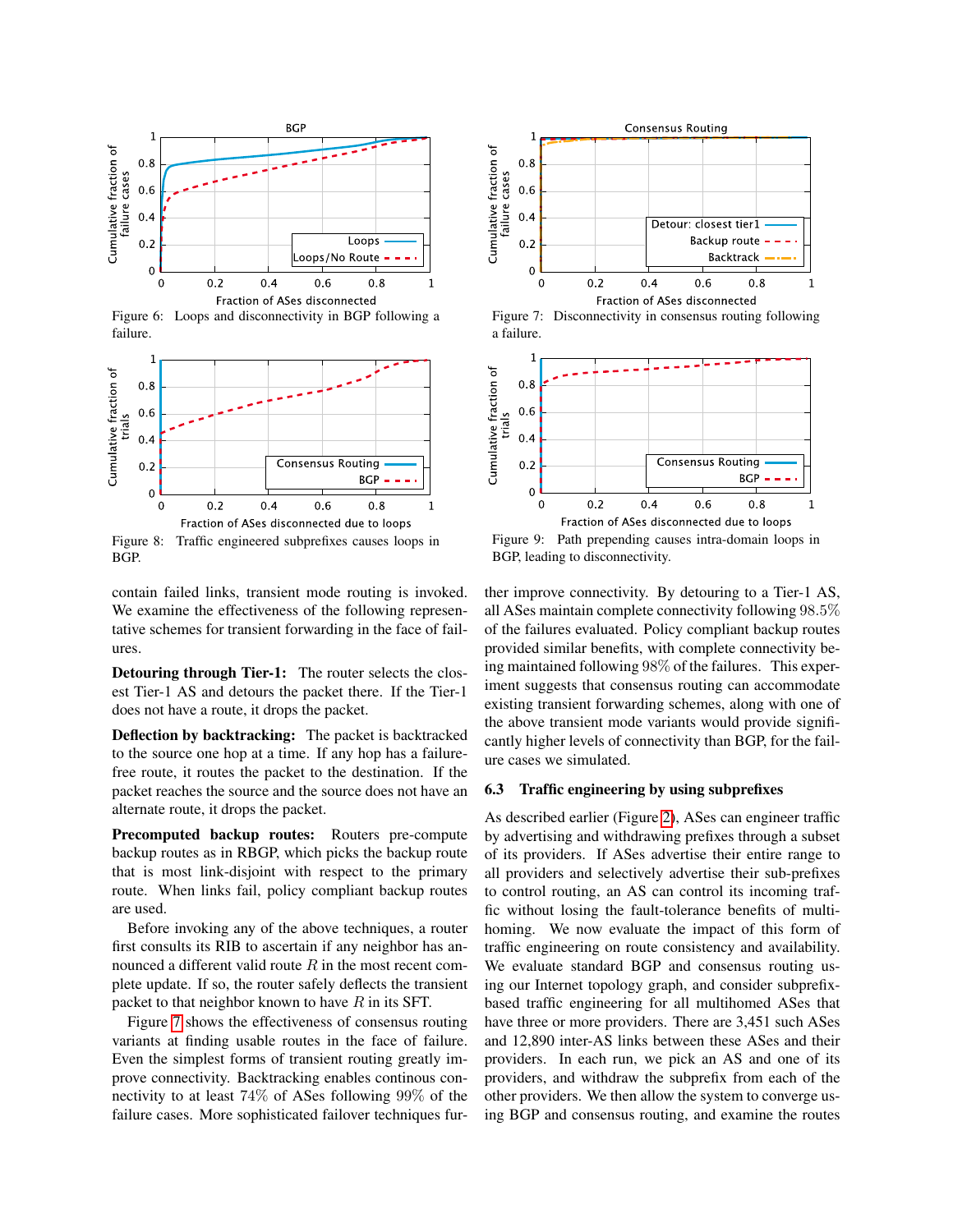determined by the routing protocols during convergence.

Figure [8](#page-9-2) shows the results. For BGP, we see that in more than 55% of the test cases, ASes were disconnected from the destination due to transient loops formed during convergence. Consensus routing transitions from one set of consistent loop-free routes to another, completely avoiding transient loops. Note that transient forwarding by itself does not help in this case, as there is no "failure" to trigger the use of transient forwarding or backup routes.

#### 6.4 Traffic engineering by path prepending

We now examine the effect of AS path prepending on the consistency of the routing protocols. Path prepending is another form of traffic engineering wherein a multihomed AS controls the amount of traffic that flows in through each of its inter-AS links. By prepending itself multiple times on some of its advertised routes, an AS can make the prepended routes less preferrable, encouraging upstream ASes to reroute traffic to better paths.

For this experiment, we simulate the routing protocols using the same Internet topology as the previous experiments. In addition, we also model the interaction between BGP and iBGP as this form of traffic engineering is known to cause intra-domain routing loops that in turn lead to routing blackholes [\[44\]](#page-13-2). We therefore pick a Tier-1 AS (AT&T for our experiments) and expand its corresponding node in the Internet graph to capture all of its internal topology, while continuing to represent all other ASes as single nodes. We obtained the internal topology for AT&T using the data collected by iPlane [\[30\]](#page-13-25). We assume that all the border routers are connected in a full-mesh topology, and model the propagation of routes through the AS according to the iBGP protocol. In this setting, an update is considered incomplete if it is not fully processed by all of AT&T's iBGP routers. For our evaluation, we consider all the multi-homed stub ASes present in the customer cone of AT&T. In each run of the experiment, we pick one of these stub ASes, which prepends itself three times (our analysis of BGP updates received at the University of Washington showed that most origin ASes prepend their AS number thrice.) on routes to all but one of its providers. We repeat this run for each of its providers.

Figure [9](#page-9-3) shows that in more than 20% of the cases, the Tier-1 AS suffers from intra-domain loops due to path prepending by some downstream AS and in many of those instances a significant fraction of other ASes lose connectivity to the target AS.

#### 6.5 Overhead

The previous sections showed BGP's inability to maintain continuous connectivity in the face of failure or policy changes, as well as the significantly improved connectivity enabled by consensus routing. We now examine the



<span id="page-10-0"></span>Figure 10: Control traffic required by consensus routing.

| Number of 1 | Time when first   | Time when last    |
|-------------|-------------------|-------------------|
| nodes       | node learns value | node learns value |
|             | 434 ms            | $490 \text{ ms}$  |
| 18          | $485$ ms          | 1355 ms           |
| 27          | 590 ms            | $1723$ ms         |

<span id="page-10-1"></span>Table 1: The time taken to run Paxos on 9, 18, and 27 PlanetLab nodes.

additional cost incurred by consensus routing compared to BGP.

Volume of control traffic In addition to BGP route update messages, routers running consensus routing must send control traffic to take a distributed snapshot and flood the set of incomplete triggers. Figure [10](#page-10-0) shows a CDF of the mean amount of control traffic sent by routers using BGP and consensus routing for our multi-homed stub AS access link failure simulations. The consensus routing overhead was computed for different epoch lengths: 30 seconds, 60 seconds, and 120 seconds.

We observe that the additional overhead introduced by consensus routing is rather negligible. This is because BGP sends updates that are relatively large to all the ASes, whereas the additional traffic sent by consensus routing is mostly sets of triggers, which are smaller; furthermore, this traffic is sent only to transit ASes.

Cost of consensus At the end of each epoch, the consolidators have to reach an agreement on the set of snapshots that will be considered for computing the SFTs. We evaluate the time taken for this process by running Paxos on PlanetLab. In our experiment, we pick 9 random PlanetLab nodes, (each representing a router in a Tier-1 AS), and run Paxos with each of these nodes playing the roles of a proposer, an acceptor, and a learner. We measure the time it takes from when a node proposes a value, to when it learns of the chosen value, and the results are available in Table [1.](#page-10-1) With 9 nodes, all them learn the agreed value in under 450 milliseconds. We then repeat the experiment with 18 and 27 nodes, which are settings that model replication by each consolidator AS to provide fault-tolerance. We observe that the slowest node learns of the chosen value in under 1.4 seconds and 1.8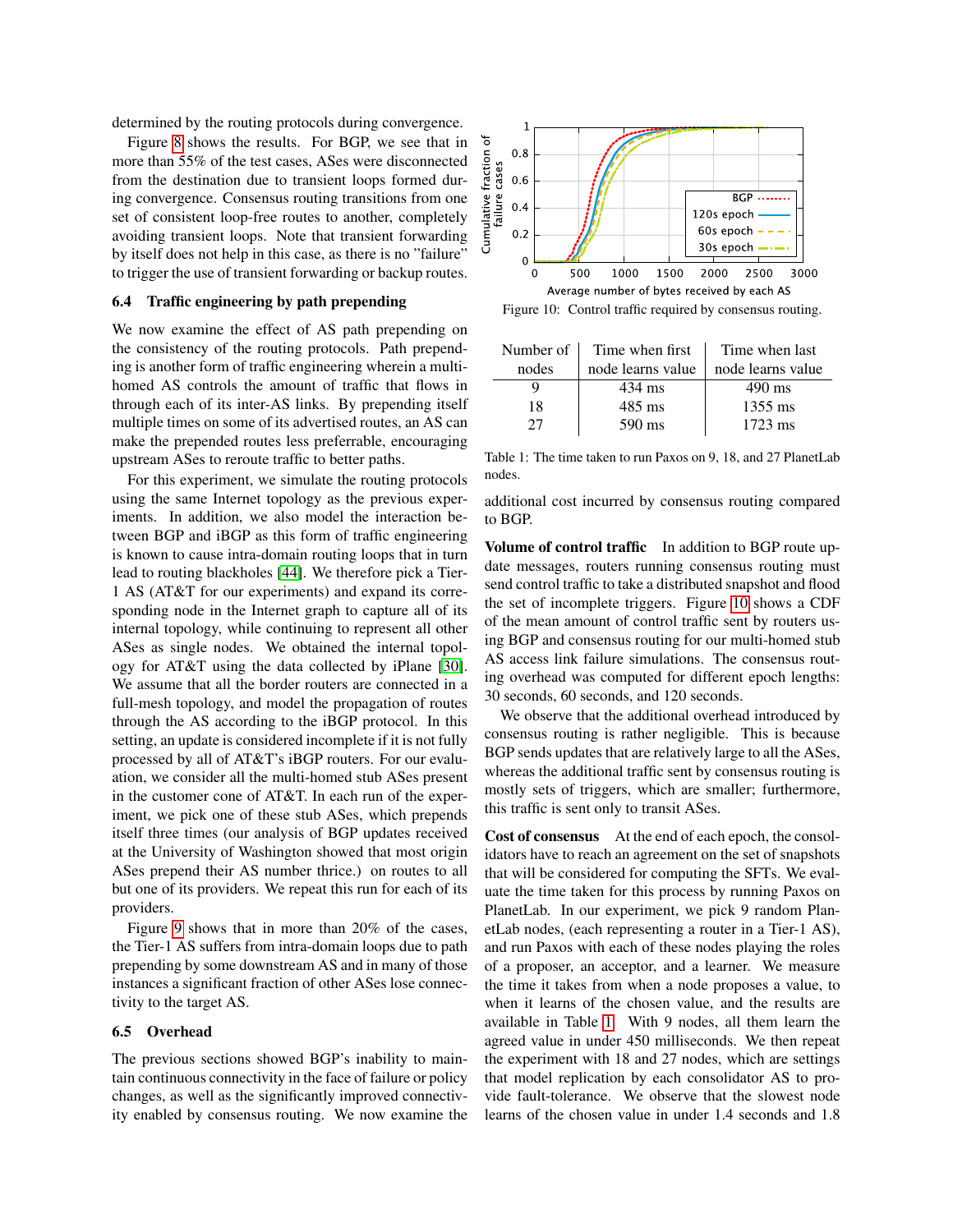

<span id="page-11-1"></span>Figure 11: Path dilation incurred by interdomain transient mode options.

seconds respectively. We believe that these overheads are acceptable for consensus routing even with epoch durations that are only a few tens of seconds. Further, the time for the consensus phase would be even lesser in a practical deployment, where the loss rates would be significantly lower than what we saw in our experimental PlanetLab setup. We would like to note that any other consensus algorithm, such as Virtual Synchrony [\[2\]](#page-13-26), can be used instead of Paxos.

Path dilation Figure [11](#page-11-1) shows the average amount of path dilation incurred by the various transient mode techniques. Path dilation is the length of the route (in AS hops) traversed by the packet when it encounters failure (from source to failure, then along the detour to the destination), minus the length of the pre-failure route from the source to the destination. It is a measure of how far packets have to be redirected. All the techniques experience a modest amount of dilation, with detouring to a Tier-1 experiencing the most (unsurprisingly).

Response time In BGP, an AS starts using a path as soon as it selects it. However, in consensus routing, an AS has to wait at least till the next epoch boundary before it can change the path it is using. We instrument our multi-homed access link failure simulations to identify the average delay between receiving a path and applying it to the forwarding plane in the case of consensus routing. Figure [12](#page-11-2) shows the average delay for different epoch lengths. As expected, shorter epoch lengths allow quicker adoption of new paths. A 30 second epoch results in more than 90% of the paths being adopted in less than two minutes after the path is received. Note that typical BGP path convergence times are of similar duration.

Flux in adopted routes We also measure how many changes are made to routing tables across the entire topology for each routing failure event in our access link failure simulations. In Figure [13,](#page-11-3) we see that ASes go through several route changes before converging on a stable route in traditional BGP, whereas the convergence takes place through fewer steps in consensus routing. For consensus routing, the number of changes per failure event is typi-



<span id="page-11-2"></span>Figure 12: Delay incurred by consensus routing between receiving and using a path.



<span id="page-11-3"></span>Figure 13: Number of path changes observed in the system.

cally just one or two per AS, corresponding to the number of epochs the AS takes to stabilize to its eventual route.

Implementation overhead Our XORP prototype was used to measure the implementational complexity, and the update processing overhead at each router. We found that consensus routing added about 8% in update processing overhead, and about 11% additional lines of code to the BGP implementation. More details are available in [\[21\]](#page-13-21).

# <span id="page-11-0"></span>7 Security Implications

The separation of packet delivery into two logically distinct modes of packet delivery — stable and transient – offers other potential benefits with respect to routing security, which we discuss next.

Much prior work has studied the problem of securing BGP against malicious ASes such as SBGP [\[22\]](#page-13-27), soBGP [\[45\]](#page-13-28), SPV [\[20\]](#page-13-29), Listen and Whisper [\[43\]](#page-13-30). The primary focus of these efforts is to add cryptographic security to BGP, e.g., to ensure authenticity and integrity of advertised routes; these mechanisms are applicable to consensus routing as well. However, malicious ASes can also use non-cryptographic attacks that exploit protocol dynamics inherent to BGP. For example, a malicious AS can repeatedly announce and withdraw a route causing large shifts in the data plane at ASes much further away [\[32\]](#page-13-31). It can also abuse MRAI timers and route flap dampeners intentionally to slow down the responsiveness of other benign ASes to network conditions. MRAI timers are con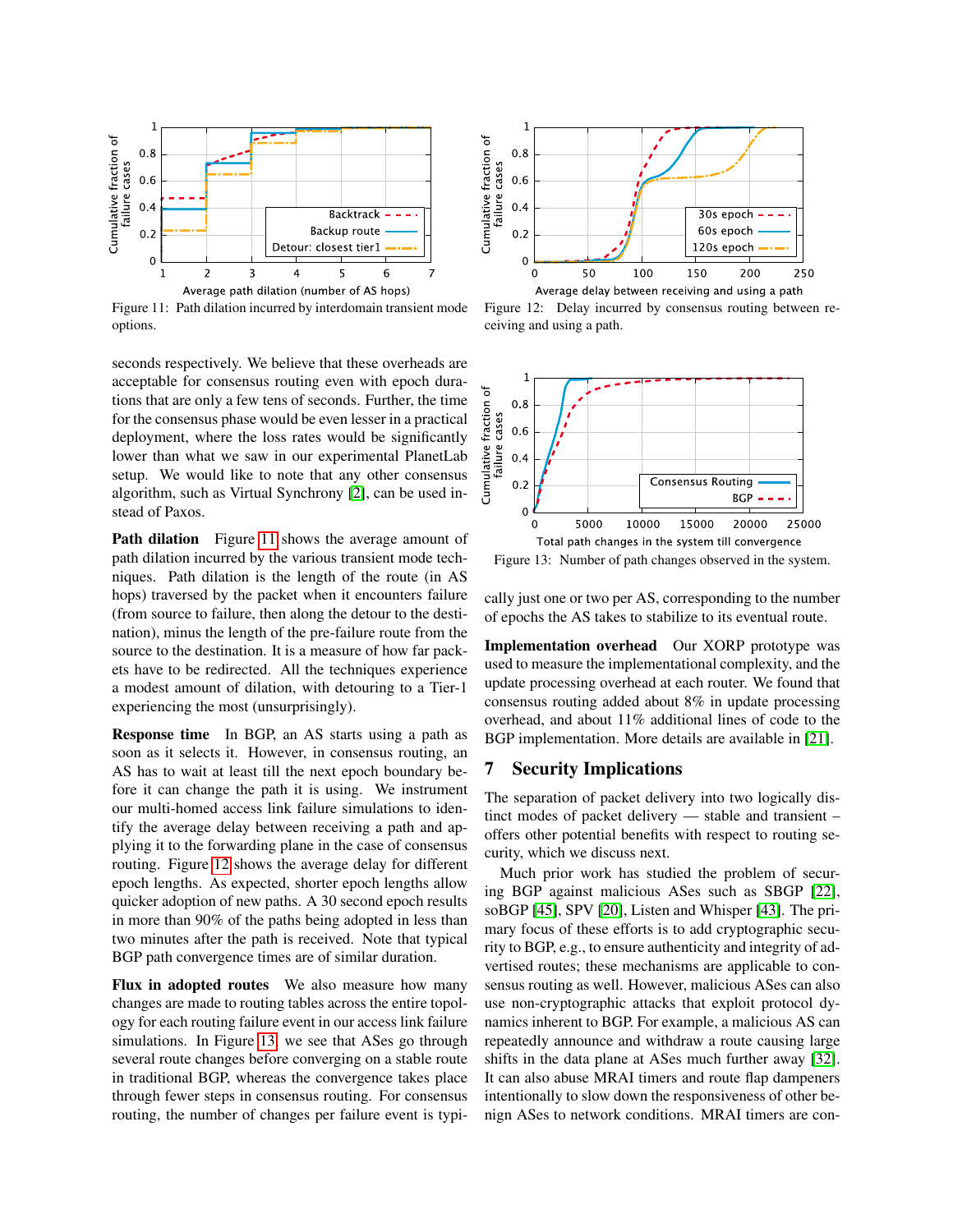sidered necessary to both reduce convergence time and message overhead, and opinions differ on whether or not there is any benefit to further tuning timers [\[13,](#page-13-32) [37,](#page-13-33) [7\]](#page-13-34) even assuming a benign environment.

The stable mode makes routing more deterministic and hence easier to secure. ASes can agree to impose *a priori* specified upper and lower bounds on the interval between snapshots. While we have not implemented this yet, using standard byzantine fault tolerance agreement techniques [\[4\]](#page-13-35), ASes that are slow or unresponsive either due to benign or malicious reasons can be consistently excluded from the snapshot observed by all ASes provided the network is sufficiently well-connected and the number of byzantine ASes is small. Thus, two good ASes will see the same set of complete updates at the end of an epoch ensuring that their SFTs are consistent. The impact of spurious transient packets can be limited by the following mechanisms - (i) using the failure information only for that packet as opposed to caching it, (ii) limiting the rate at which transient packets can be generated by a single AS as well as in aggregate, (iii) detecting and punishing ASes generating conflicting transient packets. Finally, a malicious AS can still drop all the packets in the forwarding plane after announcing legitimate routes. End-to-end tecniques are needed to detect and punish such ASes. In fact, the consistency property—knowing the exact route a packet will take—makes this detection easier.

# 8 Related Work

Consensus routing, to our knowledge, is the first interdomain routing proposal that allows general routing policies while ensuring high availability. A large body of prior work contributed valuable insights to its design.

Complex dynamics Researchers and practitioners continue to discover complex and unintended effects of BGP dynamics. These include counterintuitive interaction of timers [\[31\]](#page-13-11); "wedgies" or unintended stable route configurations that are difficult to revert [\[12\]](#page-13-36); a recovering link causing routing blackholes due to the interaction of intradomain and interdomain routing [\[44\]](#page-13-2), etc. BGP configuration is considered by some as a black art understood only by a precious few network gurus [\[42\]](#page-13-9). This state of affairs calls for making interdomain routing simple to comprehend and manage, which consensus routing achieves by enabling a consistent view of routing state.

Griffin et al. [\[14\]](#page-13-15) showed that cyclic policy preferences can cause persistent instability. Gao and Rexford [\[9\]](#page-13-17) showed that by restricting routing policies, stability is guaranteed without global coordination. Consensus routing uses distributed coordination to ensure that ASes transition from one set of consistent (loop-free) routes to another, even under general routing policies. The transient mode ensures high availability throughout.

Consistent Routing: Consistent routing solutions have been previously proposed for intradomain settings. A major advantage of an intradomain settings is that it allows for a logically centralized route computation and information dissemination plane as advocated by RCP [\[3\]](#page-13-14) or 4D [\[11\]](#page-13-37). Luna-Aceves [\[10\]](#page-13-38) proposed a decentralized approach to consistent route computation for shortest-path distance vector routing, where each node waits for an acknowledgment from the upstream node before adopting the route. The C-BGP proposal by Kushman et al. [\[25\]](#page-13-39) is a natural extension of this approach to policy routing. Unfortunately, waiting for acknowledgments from upstream ASes means that ASes must rely on timeouts longer than the worst-case BGP convergence delay to ensure consistency; during this time the destination may be unavailable even though a policy-compliant physical route exists. Consensus routing also waits for the withdrawal of the old route before adopting the new route. However, the transient mode ensures high availability even when a stable route is unavailable. The stable mode ensures 1) consistency safety, and 2) progress when more than half the consolidators are up—the epoch length is determined by propagation delays and is not limited by BGP convergence delays. Further, consensus routing not only provides routing consistency, but it can also be extended to support atomic/transactional updates. Transactional updates enable operators to enact multiple traffic engineering operations simultaneously in order to smoothly transition from one set of stable policies to another without causing blackholes and other anomalies.

Triggers in consensus routing are similar to "root cause notification" (RCN) mechanisms proposed previously to weakly track causal relationships between propagating updates to speed convergence [\[34\]](#page-13-16) or prevent loops [\[36,](#page-13-40) [24\]](#page-13-4). To our knowledge, consensus routing is the first proposal to adapt this mechanism for consistent routing under general policies.

Failure Recovery: The transient mode is similar in spirit to similar proposals for intradomain routing [\[47,](#page-13-5) [40,](#page-13-22) [27\]](#page-13-7). The proposal by Lakshminarayanan et al. [\[27\]](#page-13-7) for linkstate routing maintains consistent routing tables and encodes information about failed links in packet headers to route around the failure.

R-BGP [\[24\]](#page-13-4) proposes to use pre-computed backup paths to provide reliable delivery during periods where the network is adapting to failures. Our results on backtracking and finding detours on the fly indicate that packets can be delivered with a high probability even when backup paths are not known, given the current nature of the Internet graph. Furthermore, R-BGP relies on the provider>peer>customer preference for loop-freeness, whereas consensus routing computes consistent routes with general policies.